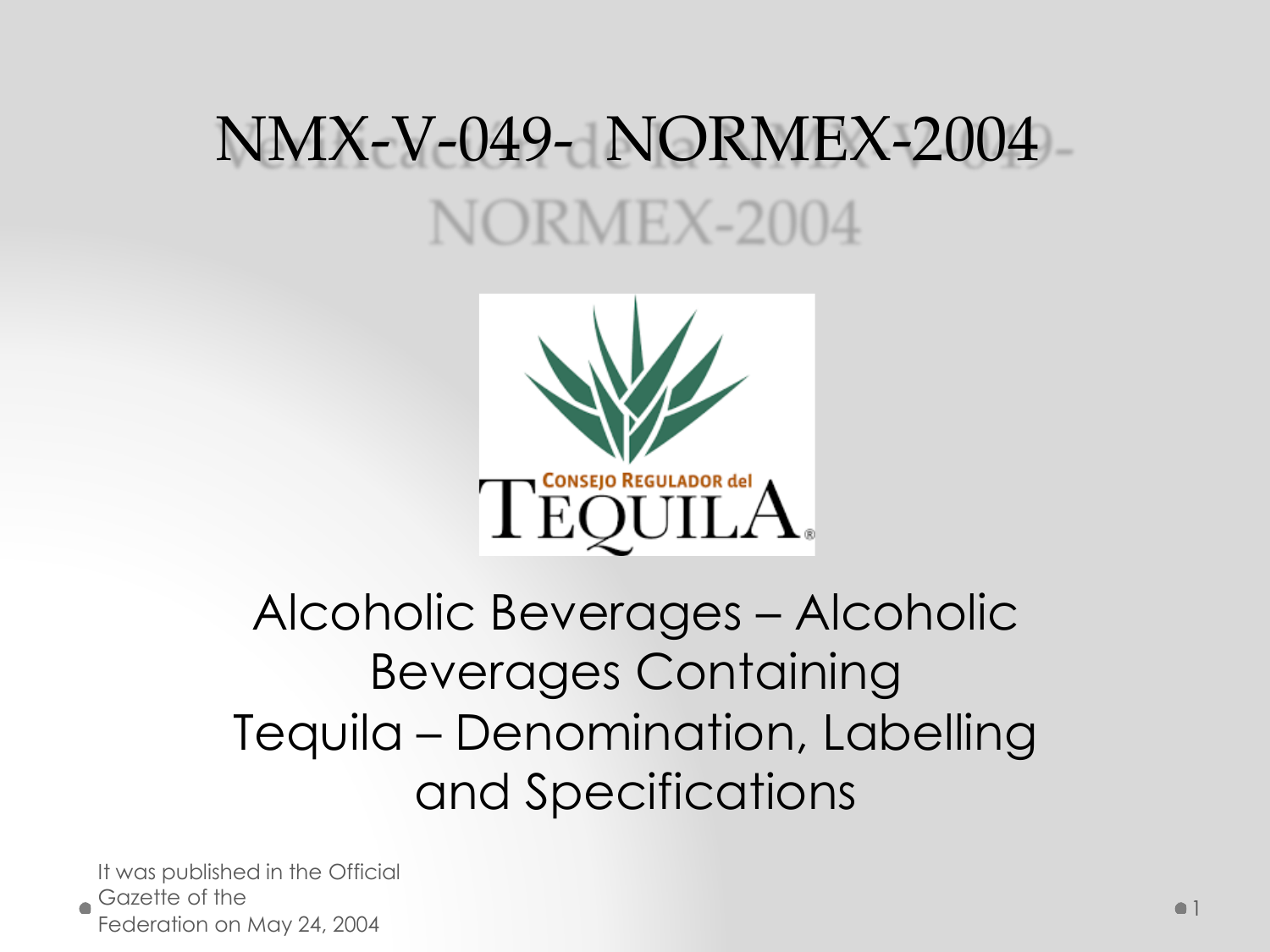### NMX-V-049-NORMEX-2004.

- It applies to the preparation, bottling and marketing of alcoholic beverages that contain Tequila as an ingredient.
- Protection of the Appellation of Origin Tequila
- Characteristics and specifications that must be met by authorized producers or bottlers.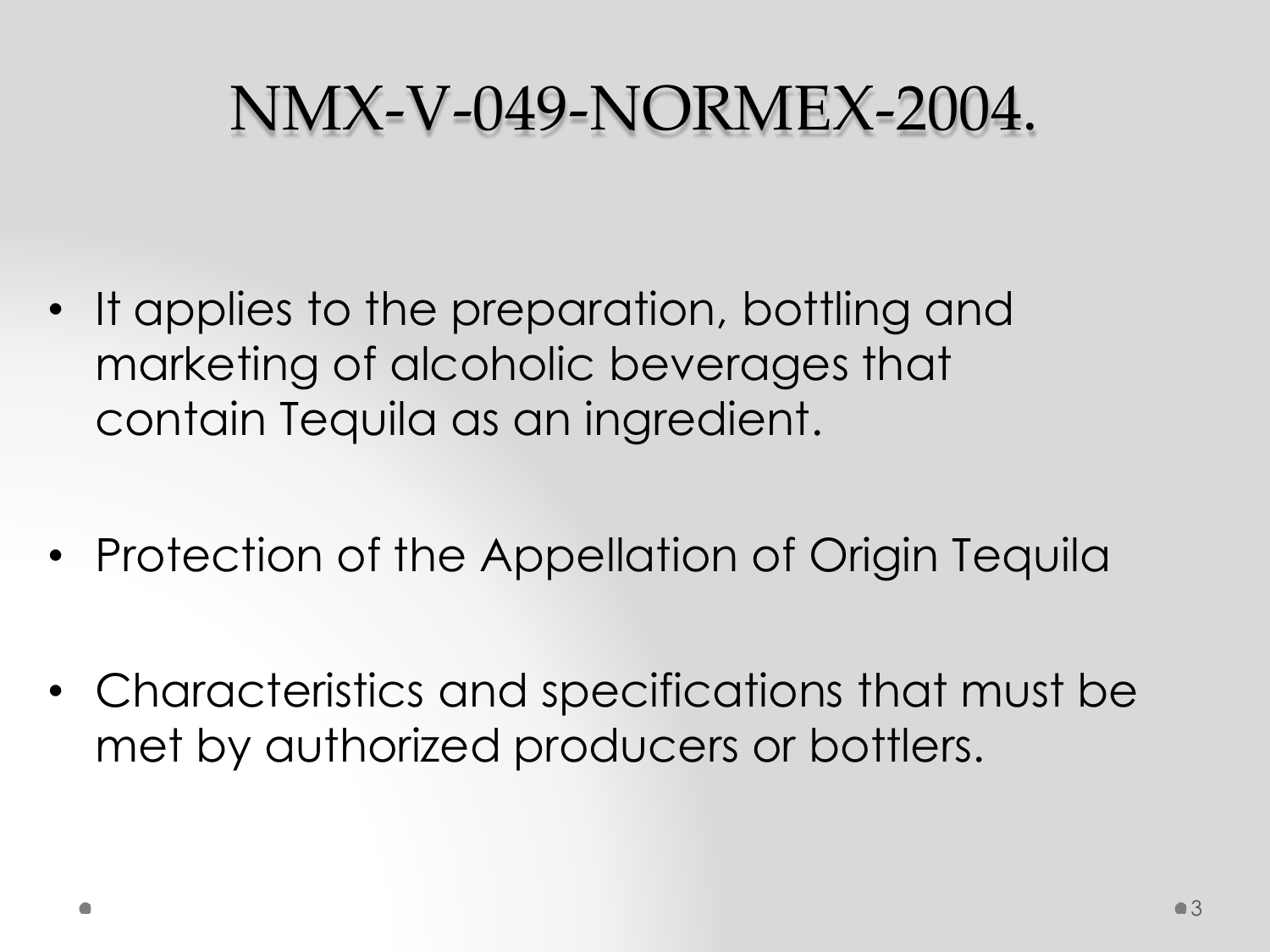### Classification.

The alcoholic beverages that are the object of this Standard due to their elaboration process and alcoholic content are classified as:

- **1. Liquor**
- **2. Creams**
- **3. Cocktails**
- **4. Prepared alcoholic beverages**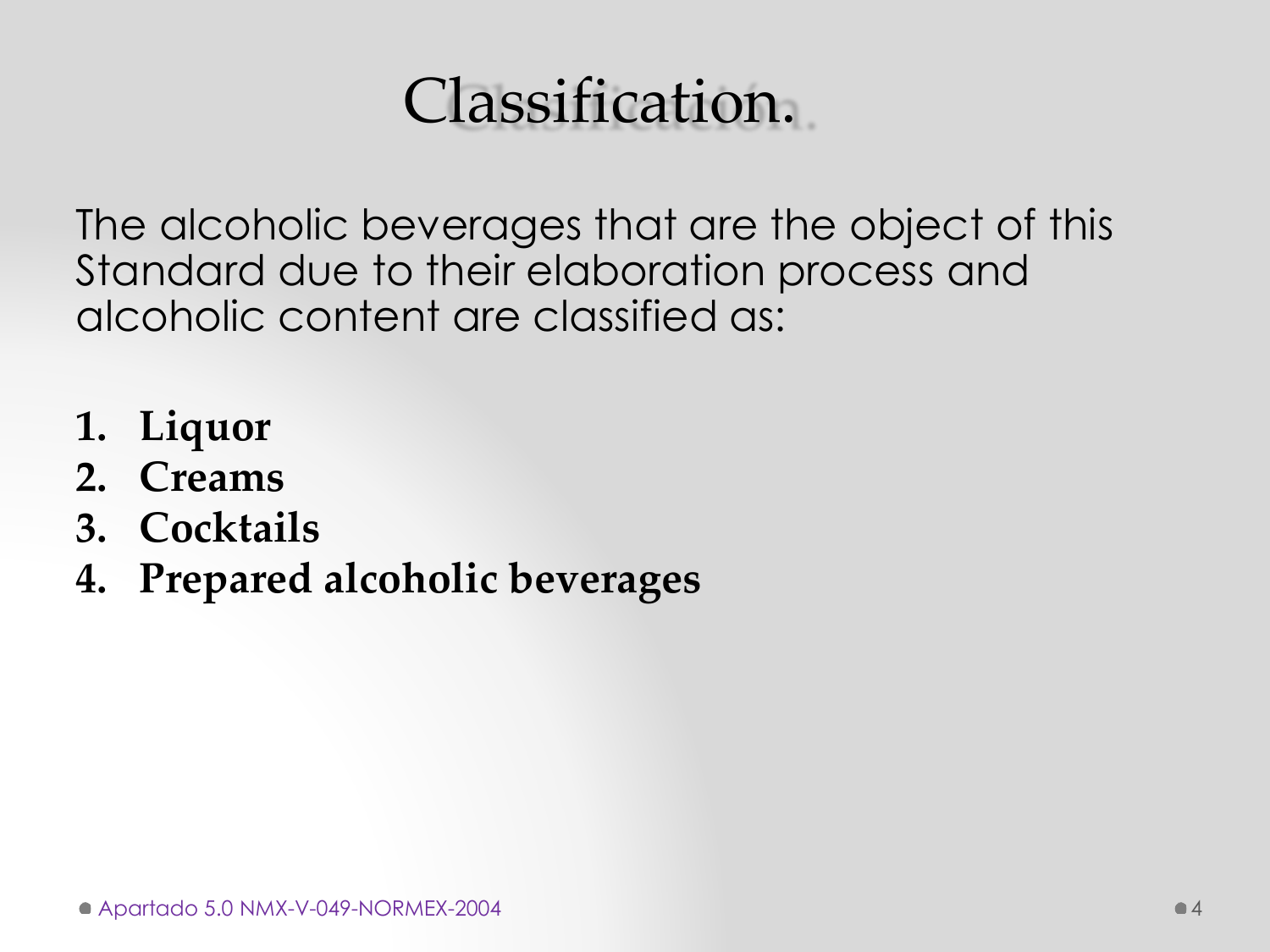### Liquors and creams

|        | <b>Denomination</b>                                                                                                                                                                                                                                                      | $%$ Alc.<br>Vol. | % sugars<br>m/v | <b>Definition</b>                                                                                                                                                               |
|--------|--------------------------------------------------------------------------------------------------------------------------------------------------------------------------------------------------------------------------------------------------------------------------|------------------|-----------------|---------------------------------------------------------------------------------------------------------------------------------------------------------------------------------|
| Liquor | Liquor of<br>1.<br>Tequila<br>Liquor with<br>2.<br>Tequila<br>$=$ Tequila<br><b>Participation in the total</b><br><b>Alcohol Content of the</b><br>product. (51%)<br>$2 =$ Tequila<br><b>Participationin the total</b><br><b>Alcohol Content of the</b><br>product (25%) | $13.5 - 55$      | $\leq$          | Products made from:<br>Distilled alcoholic<br>$\bullet$<br>beverages<br>Neutral spirit,<br>$\bullet$<br>Quality alcohol or<br>$\bullet$<br>common alcohol<br>Water<br>$\bullet$ |
| Cream  | Cream of<br>1.<br>Tequila<br>Cream with<br>2.<br>Tequila<br>1= Tequila Participation (51%)<br>2= Tequila Participation (25%)                                                                                                                                             |                  | < 10.1          |                                                                                                                                                                                 |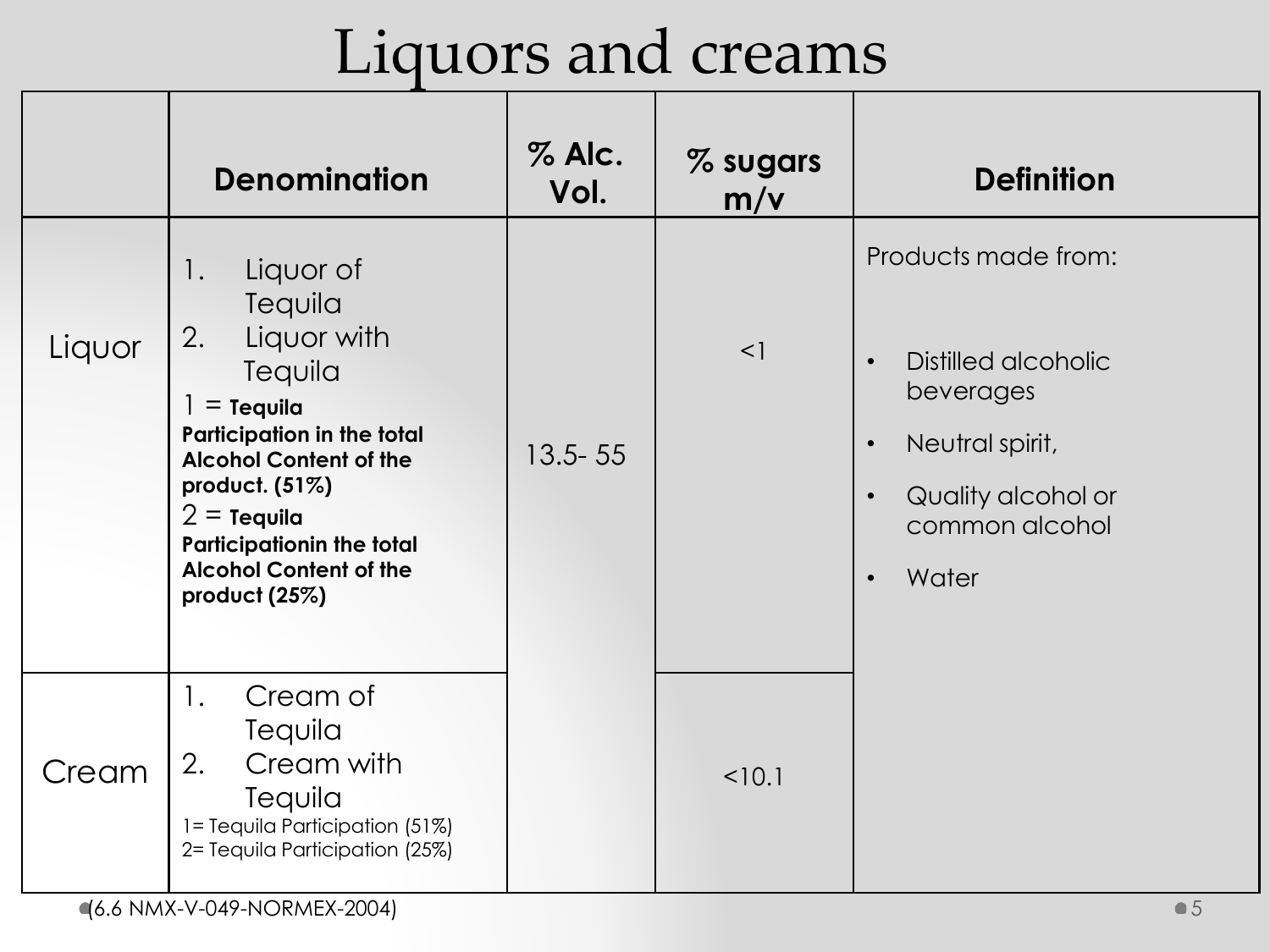### **Cocktails**

| Product   | $%$ Alc.<br>Vol. | <b>Denomination</b>                                                                  |                                             |  |
|-----------|------------------|--------------------------------------------------------------------------------------|---------------------------------------------|--|
|           |                  | 1. Cocktail of<br>Tequila                                                            | Made only with:                             |  |
|           | $12 - 32$        | <b>Participation in the total</b><br><b>Alcohol Content of the</b><br>product. (51%) | Alcoholic and<br>$\bullet$<br>non-alcoholic |  |
| Cocktails |                  | 2. Cocktail<br>with Tequila                                                          | beverages<br>(NOM 142)                      |  |
|           |                  | <b>Tequila Participation in</b><br>the total Alcohol Content<br>of the product (25%) |                                             |  |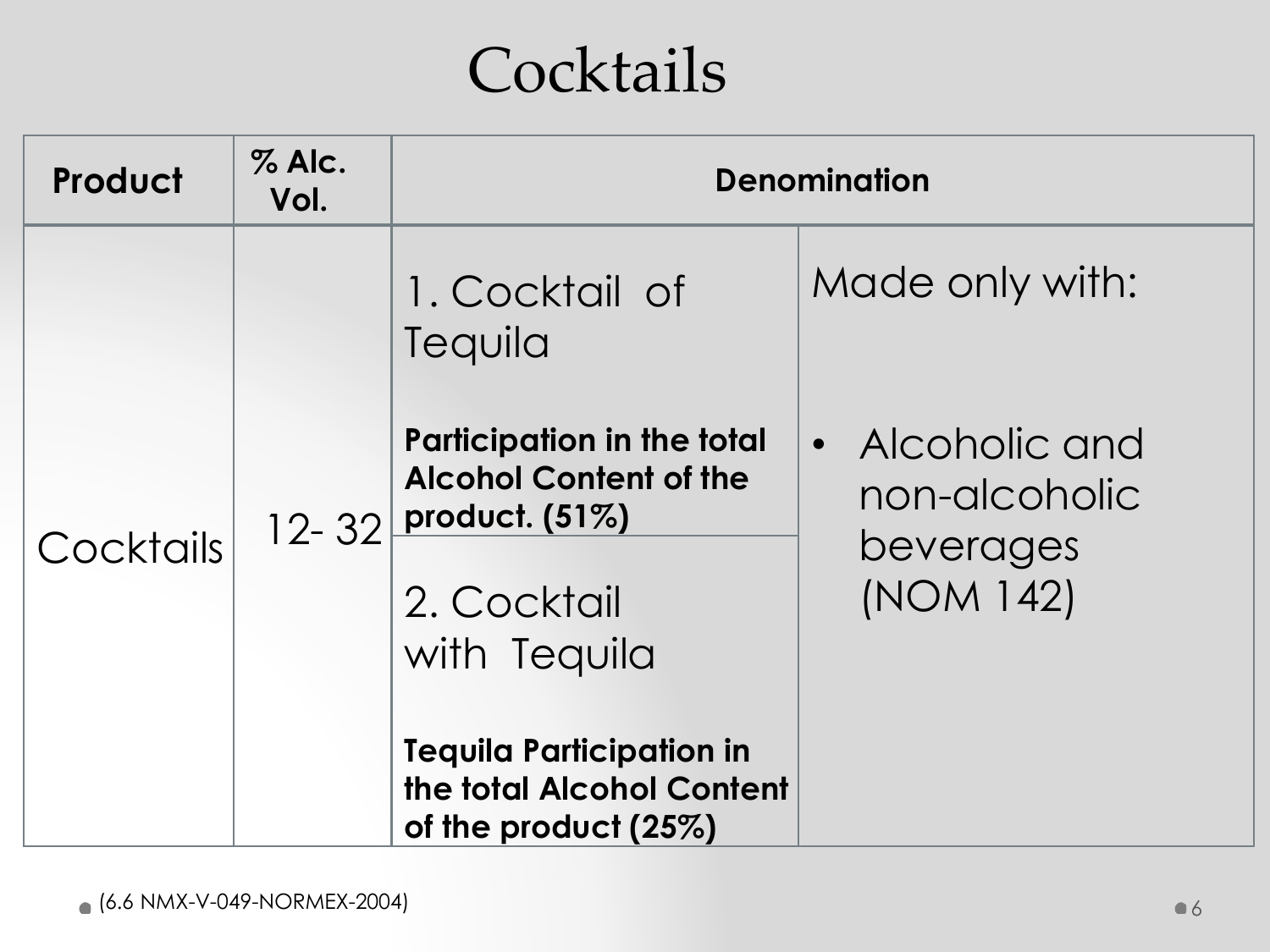# Prepared alcoholic beverages

| Product                | <b>% Alc.</b><br>Vol. | <b>Denomination</b>                                                                     |                                                                    |  |
|------------------------|-----------------------|-----------------------------------------------------------------------------------------|--------------------------------------------------------------------|--|
|                        |                       | 1. Prepared alcoholic<br>beverages of Tequila                                           | Made with:                                                         |  |
| Prepared               | $2 - 12$              | <b>Participation in the total</b><br><b>Alcohol Content of the</b><br>product. $(51\%)$ | Distilled alcoholic<br>beverages<br>Fermented beverages<br>Spirits |  |
| alcoholic<br>beverages |                       | 2. Prepared alcoholic<br>beverages with<br>Tequila.                                     |                                                                    |  |
|                        |                       | <b>Tequila Participation in the</b><br>total Alcohol Content of the<br>product $(25%)$  |                                                                    |  |